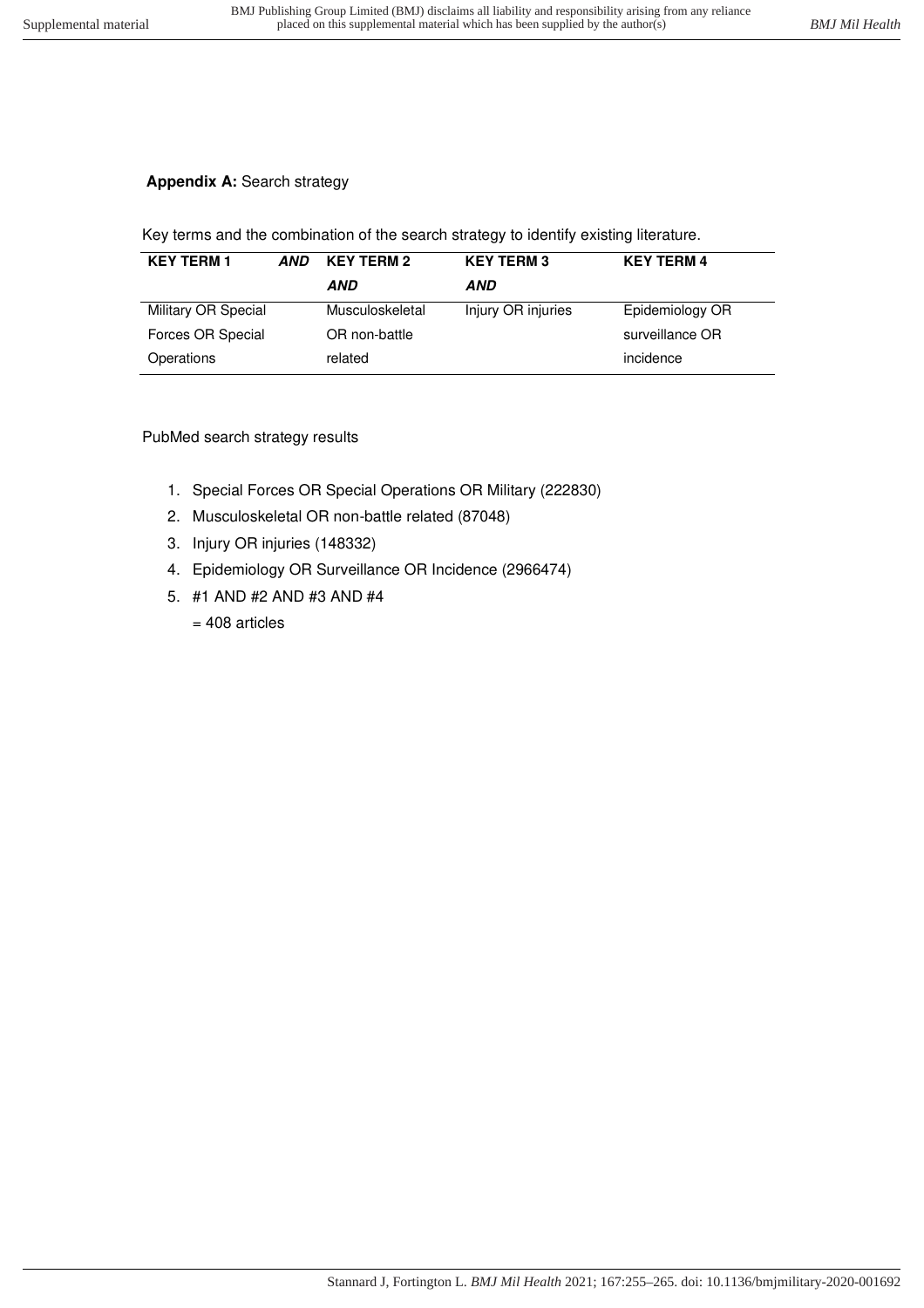### **Appendix B:** Risk of Bias Tool

Three issues of the risk of bias tool were identified.

1. The purpose of item one of the RoB tool is to determine the external validity of the study by whether the study's sample population is representative of the national population. This item was deemed redundant in the instance of this systematic review as the purpose of this study is to investigate SOF, which is a highly specialised population and not representative of the national population.

2. There is no item in the RoB tool to clarify whether the objective of the study was clearly described. This is important to establish as studies that do not clearly describe their objective in the introduction may be appraised with selective reporting of outcomes and subsequent subjective reporting bias.

3. The tool only offers a yes or no outcome for each item which in some instances may not always be appropriate or clear. For example, part of an item could be addressed but not in full.

The authors discussed these issues, and a collaborative decision was made to modify the RoB tool. Modifications were done by substituting item one with another question clarifying whether the objective of the study was clearly stated. Additionally, an option of 'partially' was added as an outcome for each item.